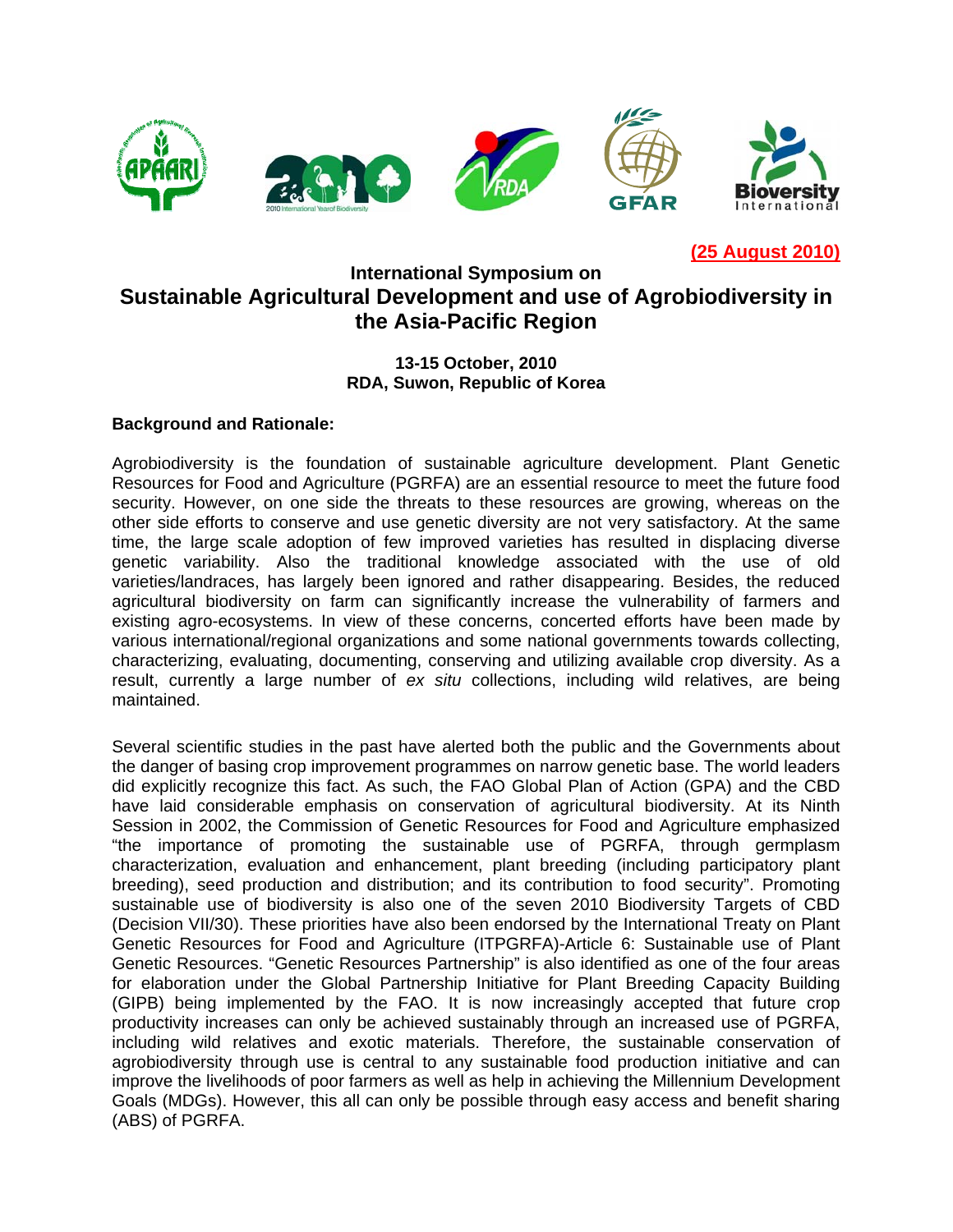The legally non-binding International Undertaking on Plant Genetic Resources was adopted in 1983 by the state members of the inter-governmental FAO Commission on Genetic Resources. The underlying principle of the undertaking originally was that plant genetic resources are common heritage of mankind and should be available without restrictions. However, this principle lost its favour, in particular with the recognition of sovereign rights of countries over their own genetic resources, as envisaged under the CBD. Considering this paradigm shift for access of genetic resources for the betterment of humankind, it is of paramount importance that we devise ways and means for effective conservation through use of these resources. In recognition of the critical role played by biodiversity in sustaining lives and livelihoods, the United Nations General Assembly at its sixty-first session decided to designate 2010 as the International Year of Biodiversity (Resolution 61/204 dated 20 December 2006). The declaration hopes to bring greater awareness to the importance of biodiversity by promoting different initiatives that can reduce current rate of loss occurring globally and enhance PGRFA activities aimed mainly at conservation through use.

The Asia-Pacific region encompassing South, Southeast, East Asia and the Pacific sub-regions, is the largest supplier of the world's food and agricultural products. It houses about 58% of the world's population and 74% of the agricultural population, but, has only 38% of the world's agricultural land. Attainment of Millennium Development Goals (MDGs), particularly alleviating poverty, assuring food security and environmental sustainability against the background of declining natural resources, together with changing climate scenario, presents a major challenge to most of the countries in the Asia-pacific region during 21<sup>st</sup> century. The Asia-Pacific region is the center of diversity of many important species of crops, animals and livestock. Resource poor farmers in the region are largely dependent on the agrobiodiversity of minor crops, wild relatives of crops and wild species of plants and animals for their food security and livelihood.

Bioversity International in partnership with several international and regional organizations in the Asia-Pacific has initiated several programmes to promote conservation and use of agrobiodiversity for sustainable agricultural production. Four sub-regional networks have been organized to promote regional collaboration for strengthening PGRFA conservation and use. These are: (i) South Asia Network on Plant Genetic Resources (SANPGR), (ii) the East Asia PGR network (EA-PGR), (iii) Regional Cooperation for Plant Genetic Resources in Southeast Asia (RECSEA-PGR) and (iv) the Pacific Plant Genetic Resources Network (PAPGREN). In addition, there are also several commodity focused PGR networks like the Banana Asia Pacific Network (BAPNET) and the International Coconut Genetics Resources Network (COGENT). These sub-regional networks are operated in close partnership with APAARI.

APAARI, in collaboration with its stakeholders, especially CGIAR Centers, ARIs, GFAR and other regional fora, and the national agricultural research systems (NARS) continue to review the role and direction of agricultural R&D to efficiently address especially the above challenges. As a part of these on-going efforts, the proposed international symposium on "Sustainable Agricultural Development and Use of Agrobiodiversity in the Asia-Pacific Region", to be held in partnership with Rural Development Agency (RDA), Republic of Korea, Bioversity International and other International Centers from 13 to 15 October, 2010 in Suwon, will provide an opportunity to the major stakeholders in the Asia-Pacific region to review, identify and redefine the role and directions of agricultural R&D especially in the context of conservation through use of valuable agrobiodiversity for sustainable agricultural development. It will also help in deciding the 'Way Forward' for access and benefit sharing of valuable genetic resources for the posterity and better future of our younger generation.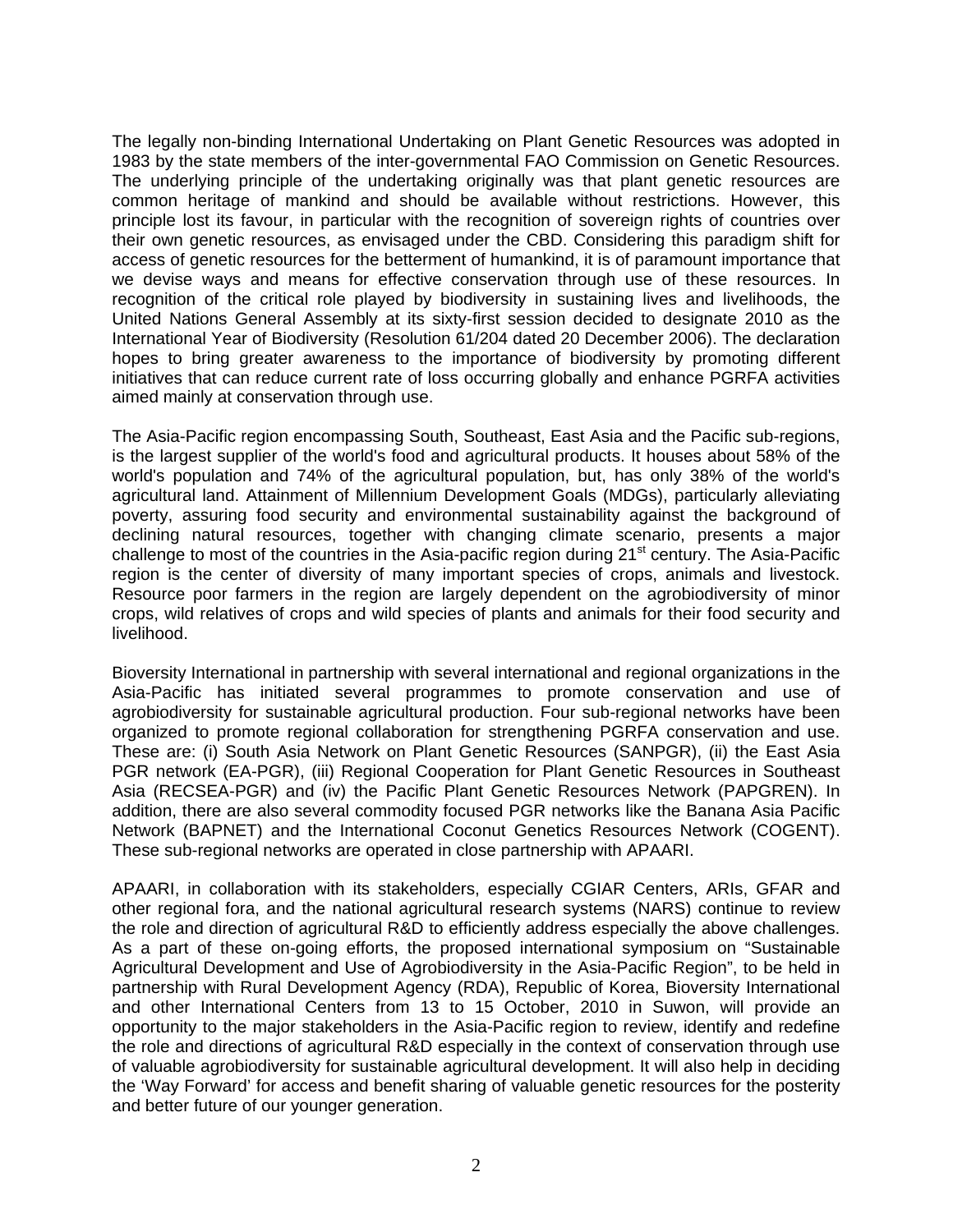## **Objectives:**

- 1. To review the current status and trends for the conservation through use of agrobiodiversity for sustainable agricultural development at national, regional and global level
- 2. To bring together stakeholders to discuss issues that hinder currently the use and exchange of agrobiodiversity
- 3. To discuss issues and concerns relating to access and benefit sharing of agrobiodiversity in the region
- 4. To discuss policy framework and research priorities of NARS in the region aiming at effective conservation and use of agrobiodiversity for sustainable agriculture production

## **Expected Outputs:**

- 1. Better understanding on the status of conservation and utilization of genetic resources for sustainable agricultural development in the region
- 2. Strengthen partnership to ensure access and benefit sharing of agrobiodiversity for improved livelihood in the region
- 3. Redefined policy and research agenda for conservation through use of agrobiodiversity in the Asia-Pacific region
- 4. To have endorsement of "Suwon Declaration on Sustainable Agricultural Development and use of Agrobiodiversity in the Asia-Pacific Region"

## **Program:**

The meeting will be organized in sessions comprising country reports, global initiatives, thematic lectures, group discussions and plenary sessions. International and national experts on scientific, technical and policy aspects will be invited to make presentations and participate in the discussions. Representatives of civil society and farmers' organization will be requested to present stakeholders' perceptions. The proceedings of the international symposium will be published jointly by APAARI, RDA and Bioversity International. Detailed programme is presented at Annexure I.

### **Host:**

Rural Development Administration (RDA)

### **Participation:**

The following will participate in the meeting:

- 1. Representatives from APAARI and APAARI member institutes in the Asia-Pacific region
- 2. Representatives from Bioversity international
- 3. Representatives from FAO and the Treaty Secretariat
- 4. Representatives from CGIAR Centers (IRRI, ICARSAT, ICARDA, CIMMYT, CIAT, ILRI, AVRDC etc.)
- 5. Representatives from PGR Networks in Asia-Pacific
- 6. Representatives from NGOs, Donor Organizations/Foundations

### **Sponsors:**

1. APAARI and Bioversity International and Rural Development Administration (RDA) are the sponsors for this conference with funding support from following co-sponsors: